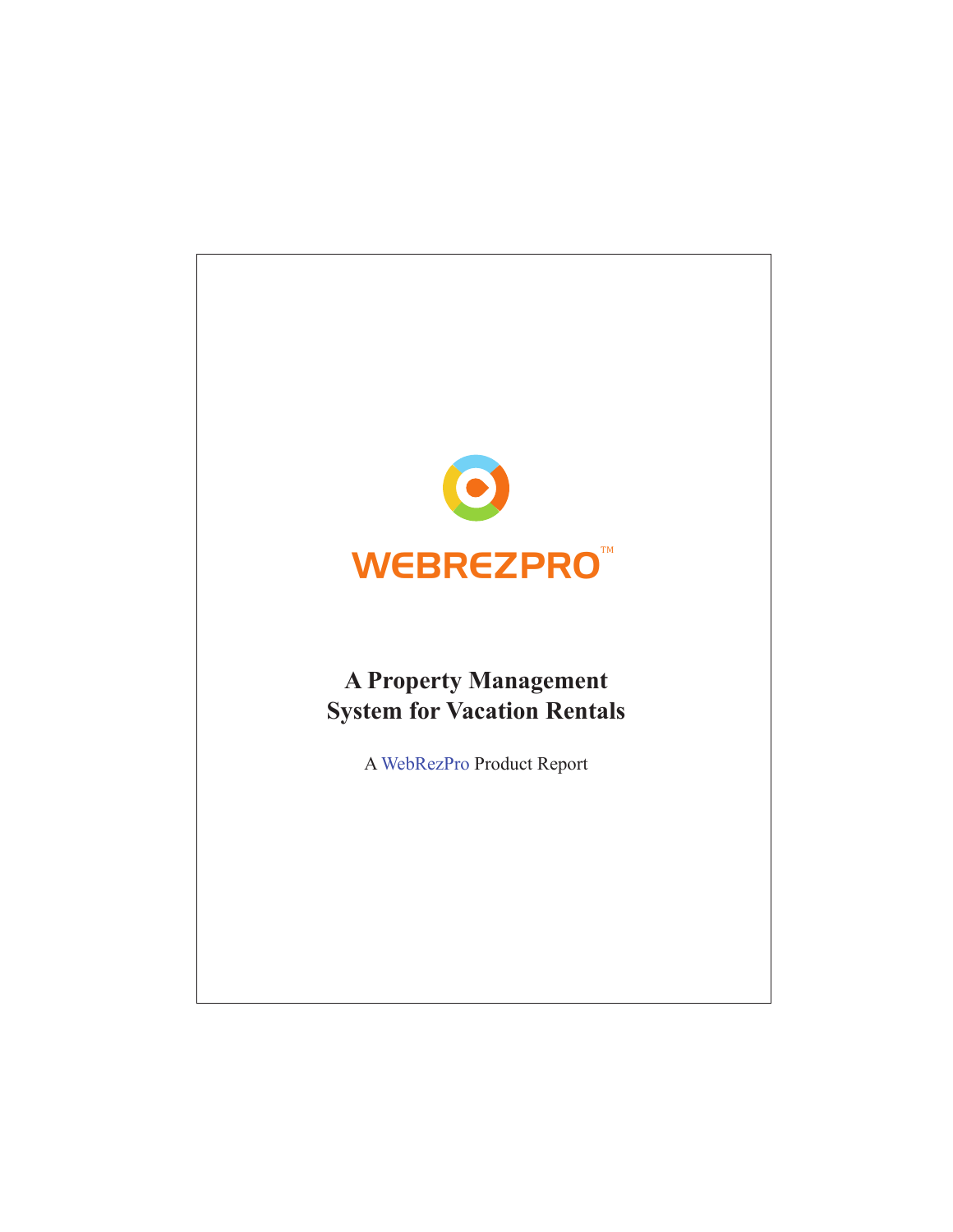popular choice among lodging operators the world over, WebRezPro offers a cloud<br>property management system (PMS) with purpose-built features specific to vacation<br>rental management. WebRezPro manages all reservation and acc property management system (PMS) with purpose-built features specific to vacation rental management. WebRezPro manages all reservation and accounting aspects of your business, whether you're dealing with single, multiple or fractional ownership. Hosted in the cloud and completely mobile optimized, your PMS is at your fingertips from any computer or mobile device and on any operating system – anywhere, anytime – eliminating the need for a front desk.

If you're a vacation rental company that manages a portfolio of privately owned rental properties, WebRezPro offers a unique Owner Payout Module, making accounting simple and seamless, while owners can be given log-in access to view their own property and request owner statements online. The Location Module is another popular feature, allowing units to be assigned to particular locations for smarter tracking purposes. WebRezPro's booking engine also offers unique features for vacation rentals, including unit slideshows for online reservations, and two-way interfacing with FlipKey and other relevant online distribution channels.

By leveraging cloud advantages, WebRezPro requires no IT investment, no additional hardware to install, no need for personal servers, and no costly traditional in-house reservation system – making it an affordable and flexible PMS. WebRezPro saves vacation rental companies time and money while optimizing operational efficiency and online distribution.

# **Tailor-made for Your Vacation Rental Company**

WebRezPro streamlines all aspects of [vacation rental management](http://www.webrezpro.com/vacation-rental-pms/) through flexible standard features and custom components that can be included on demand. Effectively manage single, multiple or fractional ownership properties with WebRezPro's Owner Payout Module and other customized features, which handle all reservation and accounting components of your vacation rental business.

### **• Owner Payout Module**

Catering to multiple and fractional ownership scenarios and time shares, WebRezPro's Owner Payout Module enables vacation rental management to create owner profiles, set up owner charges (for example, cleaning fees and utilities), and issue owner payout statements. The system calculates the amount owed to each owner based on reservations, after fees and taxes have been deducted. Because the reservation side of WebRezPro is integrated with the accounting system, this process can be fully automated.

### **• Owner Login**

Via a unique login ID and access code, unit owners can access a limited version of the system where they can view availability of their own unit (or units), book themselves in to stay at no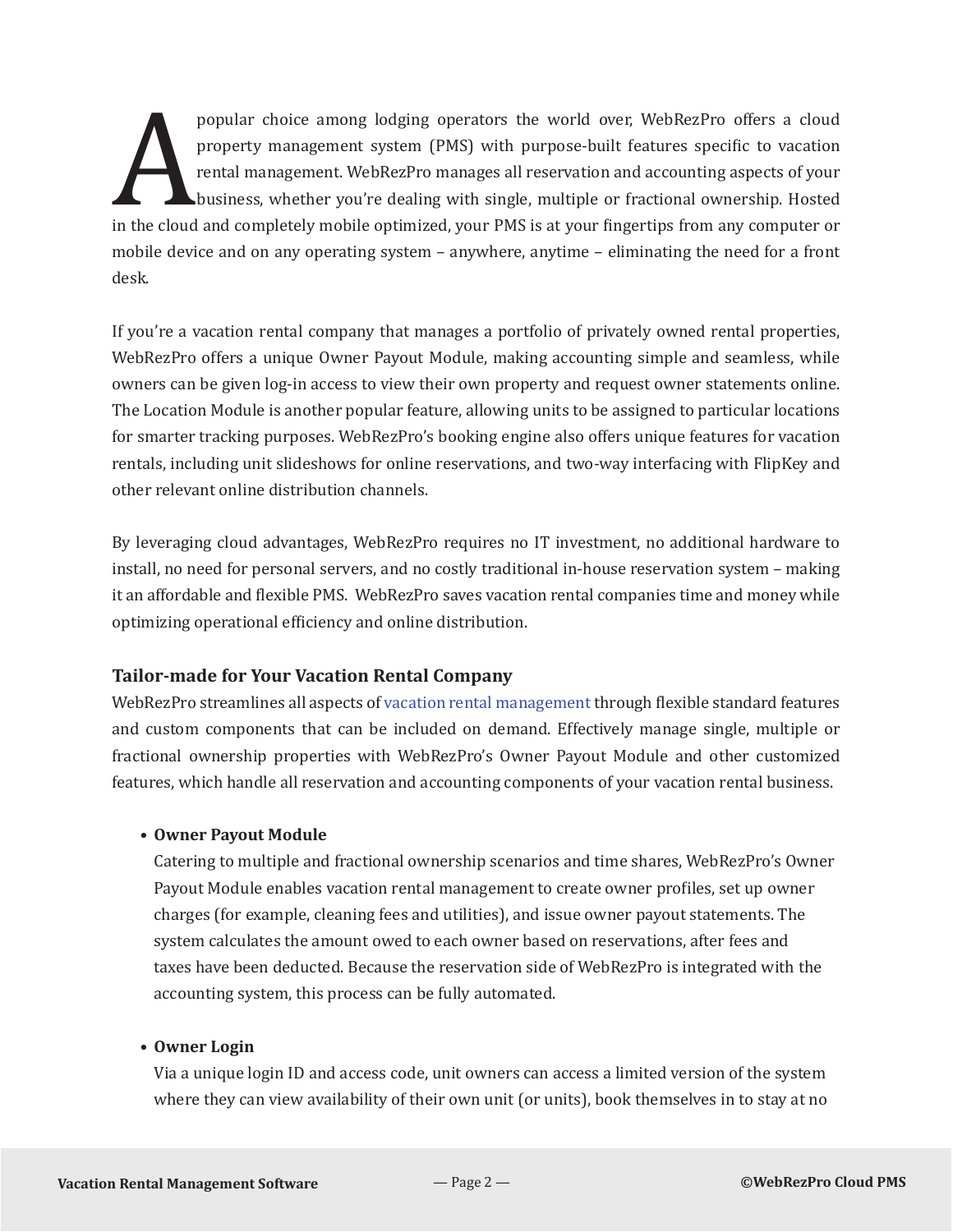charge and request owner statements online.

#### **• Automatic Web Pages**

WebRezPro can generate separate Web pages for individual rental units automatically based on data entered into the PMS. Inventory updates in WebRezPro are automatically and instantly reflected on your website, greatly simplifying website maintenance by eliminating the need for manual website updates and data duplication.

#### **• Unit Slideshows**

Slideshows of individual units can be displayed within the online booking engine, which is ideal in the vacation rental marketplace where every unit is unique, allowing customers to make more informed decisions. Slideshows provide great potential for upselling.

### **• Location Module**

WebRezPro's optional Location Module allows units to be assigned to particular locations. For example, if a company manages vacation homes that are grouped on the ski hill and in the village, the location module would allow each unit to be assigned to either the ski hill location or village location. With this convenient module, the PMS has the ability to track revenue and taxes by location, and to organize inventory by location on availability and rate calendars. It also offers independent booking engines for each location, and customized check-in and check-out receipts displaying each location's unique name, address and logo.

### **• Electronic Signature Capture for Paperless Check-in**

The electronic signature component of WebRezPro allows for paperless check-ins that are efficient and secure by capturing handwritten signatures into electronic documents. This is perfect for vacation rental businesses that want to minimize their eco footprint while maximizing efficiency.

### **• Unmatched Rate Flexibility**

WebRezPro accommodates weekly and monthly rates as well as multiple rack rates, and allows unlimited rate changes during the year with "day-of-week" pricing and daily overrides. Pricing, minimum stay and closed to arrival restrictions can be overridden on a day-by-day basis. But most pertinent to vacation rental management, WebRezPro caters to long-term (weekly and monthly) rates as well as multiple rack rates, allowing different rack rate styles to be designated to different units.

### **Manage Your Vacation Rental in the Cloud with WebRezPro™**

WebRezPro provides all the tools you need to run your vacation rentals online, streamlining all front-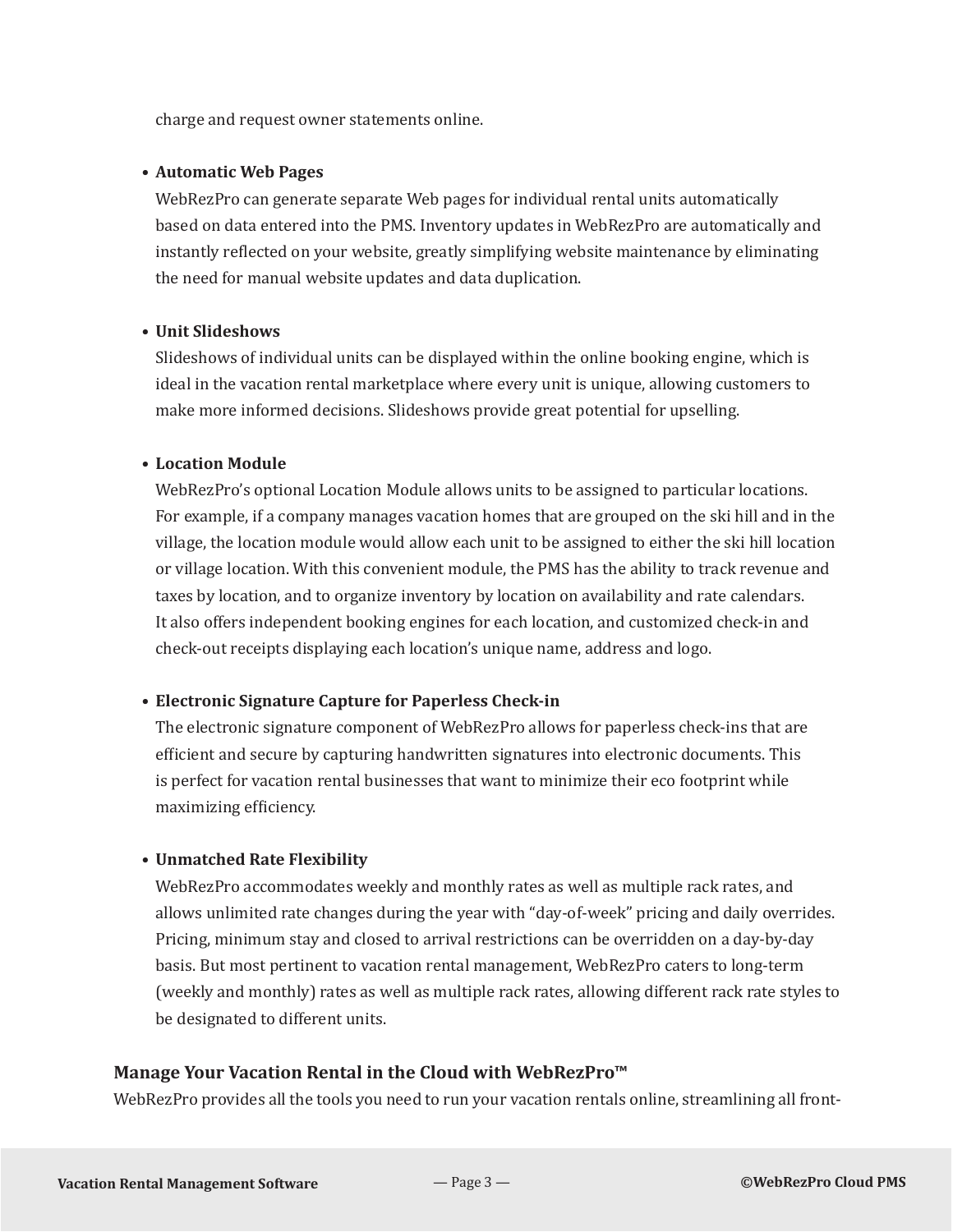and back-office operations in one cloud PMS package. From the simplicity of implementation to the mobile-optimized user interface, WebRezPro is a complete and reliable property management system that can lead your company to success in an increasingly online world.

### **• Easy Setup and Operation**

WebRezPro runs via the Internet, so there is no need to install or maintain computer software. WebRezPro users always have access to the system's latest features. Updates are free and seamless and high-level data security is ensured.

#### **• Mobile Access**

With an Internet connection, WebRezPro is accessible from mobile devices (tablets and smartphones) as well as desktop computers – and on all operating systems. You determine who has access to your system and from where. This anywhere access also allows for:

*Mobile Front Desk:* This is particularly convenient for businesses without a physical "front desk." Guests can be greeted personally at their accommodation, and check-in and registration can be completed on the spot.

*Paperless Check-in:* The mobile check-in process can be made completely paperless with WebRezPro's electronic signature capture.

*Mobile Housekeeping:* The mobile housekeeping application increases efficiency and improves inter-staff communication.

### **• Streamlined Online Distribution**

With WebRezPro, vacation rental management companies have the option of two-way interfacing with FlipKey by TripAdvisor – a distribution channel focused solely on the vacation rental market. The FlipKey interface allows you to create property listings that are displayed on their website automatically from the unit details entered into your WebRezPro PMS. Any changes made to a unit within the PMS is immediately updated in FlipKey, including availability. Two-way interfaces with other online distribution channels are also available.

#### **• Integrated Online Bookings**

WebRezPro's mobile-optimized vacation rental booking engine can be incorporated right into your website, offering online reservations that are then automatically integrated into your vacation rental reservation system. There is no need to allocate separate property inventory for Web reservations or to manually consolidate online reservations with telephone bookings. When a booking occurs through your website your property inventory is simultaneously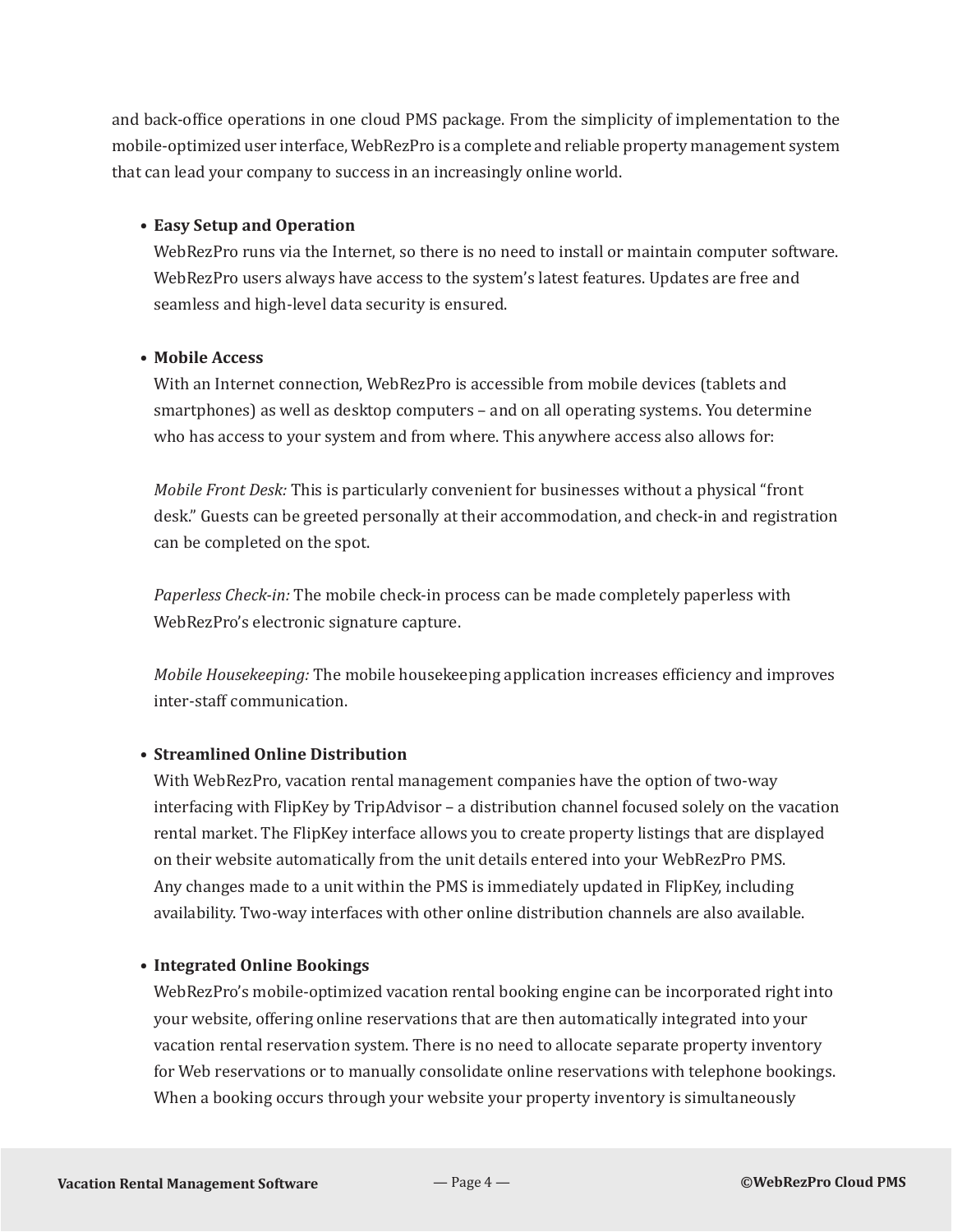updated. What's more, there are no fees or commissions to pay on reservations made through WebRezPro's online booking engine – none at all. Keeping the customer experience in mind, the online booking engine is fully optimized for smart phones and tablets for a seamless and easy reservation process.

### **• Secure Data and Automatic Backup**

Top-level data protection is provided through steadfast security measures. Your data is automatically stored and backed up in a secure computer facility complete with redundant Internet connections, 24-hour monitoring and diesel-powered electrical backup. This protects your data from theft, physical damage and computer viruses/malware. From a business continuity planning (BCP) perspective, having all your operations located in the cloud protects your business information from external and internal threats, from natural disasters to computer hardware failures. Furthermore, stored data and information sent over the network is protected with secure encrypted protocol.

#### **• Affordable**

While on-premise vacation rental management software can cost thousands of dollars to set up and maintain, WebRezPro is a SaaS [Software as a Service] with a low monthly fee, minimal upfront costs and zero transaction fees. WebRezPro is available to vacation rental companies for a low per unit price per month. A vacation rental unit is determined by how the property is rented: by apartment, by house or by room. Discounts are available to seasonal operations. Optional interfaces involve additional costs.

## COMPLETE PROPERTY MANAGEMENT

Not just a reservation system, WebRezPro is a true front- and back-office PMS, featuring a comprehensive accounting system that is fully integrated with the reservations side. Standard and customizable booking reports provide invaluable insight into your market, while daily reconciliation reports and various accounting reports streamline the bookkeeping process.

In being tailor-made for vacation rental management companies, no functionality has been lost. WebRezPro for vacation rentals is a full-featured PMS with all the attributes and benefits of a cloud system.

- Powerful booking engine for single, multiple and fractional properties
- Integrated online bookings
- Full accounting system with owner payout module
- Comprehensive reports
- Automatic data backup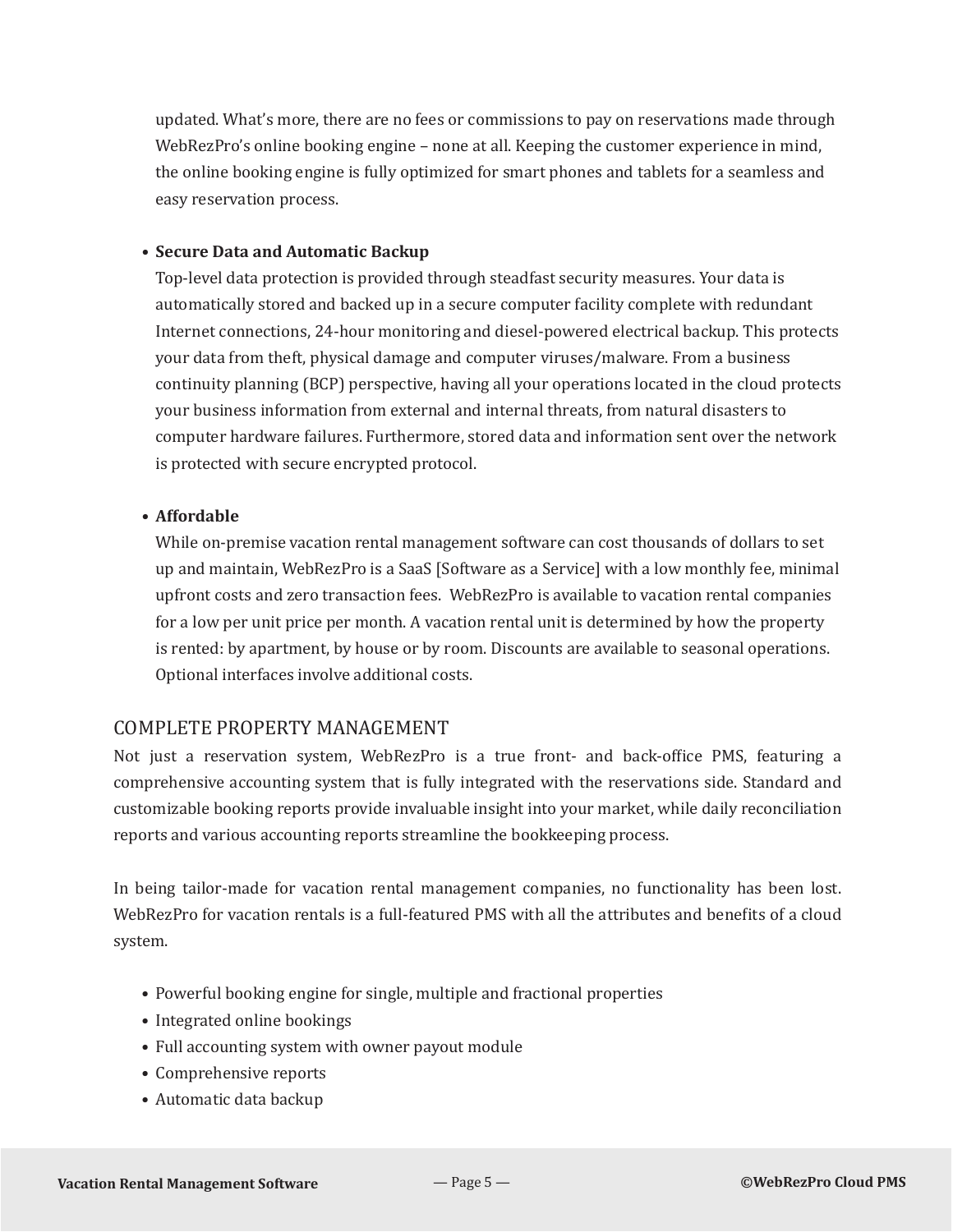- Group bookings
- Flexible rate management/Daily overrides
- Packages and discounts
- Mobile features
- PCI compliant
- Interfaces to GDS, POS and more

## PRICING

As a cloud PMS, WebRezPro provides considerable cost savings compared to a locally installed PMS. The system demands no further hardware or IT requirements beyond a desktop computer or mobile device (tablet or smartphone) and an Internet connection. WebRezPro's inexpensive pricing structure is based on a pay-as-you-go model, providing exceptional value.

"WebRezPro offers a custom PMS for vacation rentals. As such, WebRezPro offers a pricing structure based on what makes sense for vacation rental companies and customers really respond to that," says Crystal Rasmussen, Account Executive for WebRezPro. "Pricing is simple, straightforward and fair with no hidden fees."

### **Transaction Fees – no charge**

- No commission fees
- No transaction fees
- No booking fees

## **Monthly Fee – per rental unit**

- Powerful booking engine
- Full accounting system
- Comprehensive reports
- Customer support

## **Setup Fee – one time only**

- Initial setup
- System training
- Accounting setup

## IS WEBREZPRO RIGHT FOR YOU?

With hundreds of clients worldwide, WebRezPro has been utilized by various types of properties since 2003, making it a trusted veteran in the world of online hospitality software. Created by World Web Technologies Inc., an Internet marketing and software company servicing the hospitality industry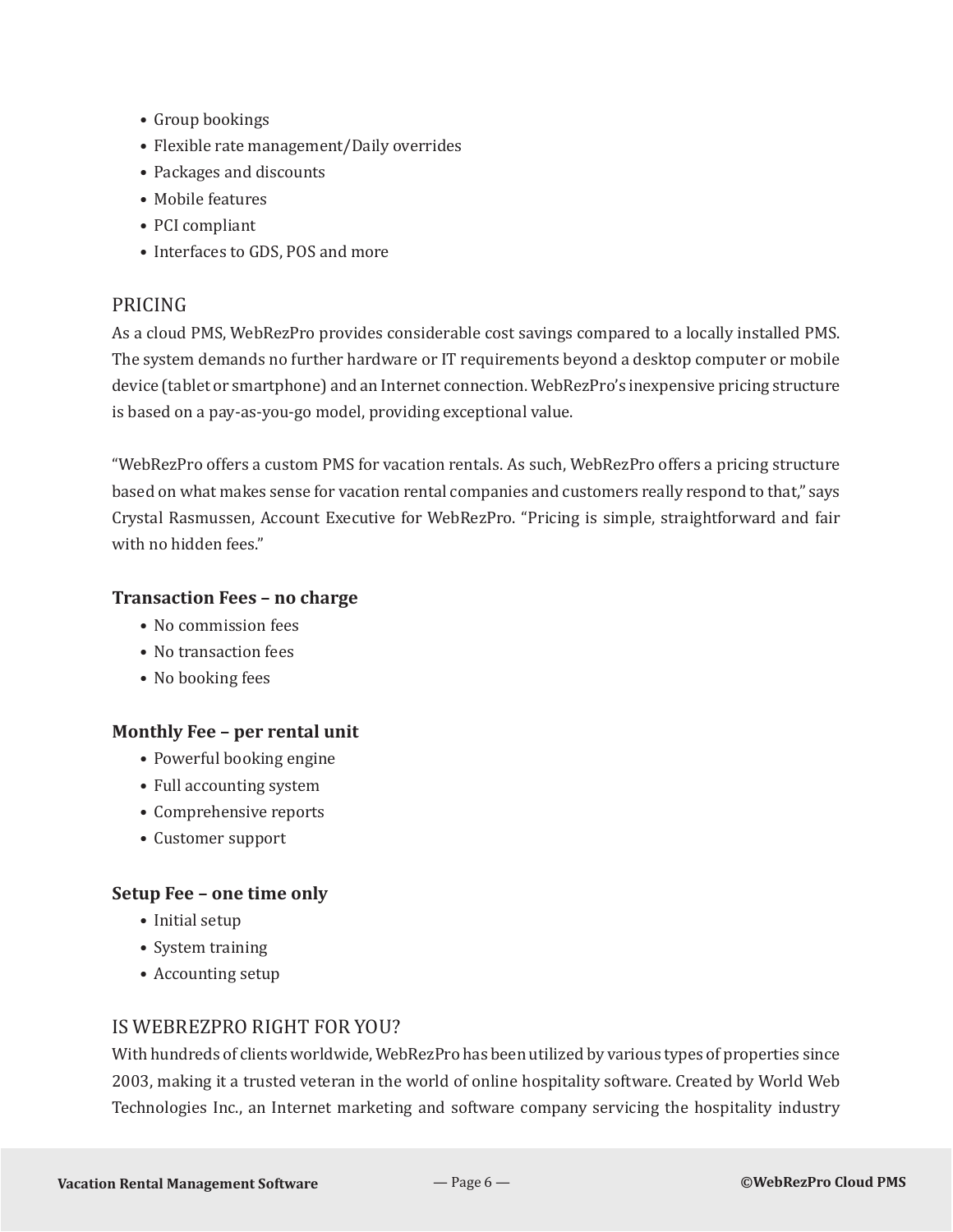since 1994, WebRezPro is a pioneering PMS developed and continually improved by qualified and skilled technicians. What's more, WebRezPro has been built on client feedback and expertise, every step of the way to develop a PMS that offers:

- Comprehensive functionality and flexibility
- Unparalleled customer service
- User-friendliness
- Tailor-made module for vacation rental management
- Automatic system updates and upgrades
- Inexpensive pricing structure
- Anywhere, anytime access
- Secure data protection

As a complete [cloud property management system,](http://www.webrezpro.com/) WebRezPro offers a single point of control for managing multiple vacation rental properties, from anywhere in the world. End-to-end automation means that the whole process, from bookings to check-in to check-out to accounting, is all integrated in one system and at your fingertips from any desktop computer or mobile device. This also eliminates the need for a front desk, which is especially convenient for vacation rental management companies.

Furthermore, WebRezPro increases your vacation rental business' presence in the global Internet marketplace by offering a powerful booking engine that integrates with your website to offer streamlined online reservations. Your vacation rental PMS may also be interfaced with the GDS to further expand your global reach.

While WebRezPro boasts comprehensive functionality and impressive flexibility, it also possesses a simplicity and user-friendliness that is rare among similarly complete systems. Training is effectively and conveniently conducted via live online training sessions and backed up by on-demand video tutorials and a comprehensive online product manual. Furthermore, ongoing support is provided by dedicated staff at your service by phone and email.

If you are looking for a reliable, sophisticated, user-friendly and affordable online PMS that has been designed to meet the needs of your unique vacation rental management company, WebRezPro is the system for you.